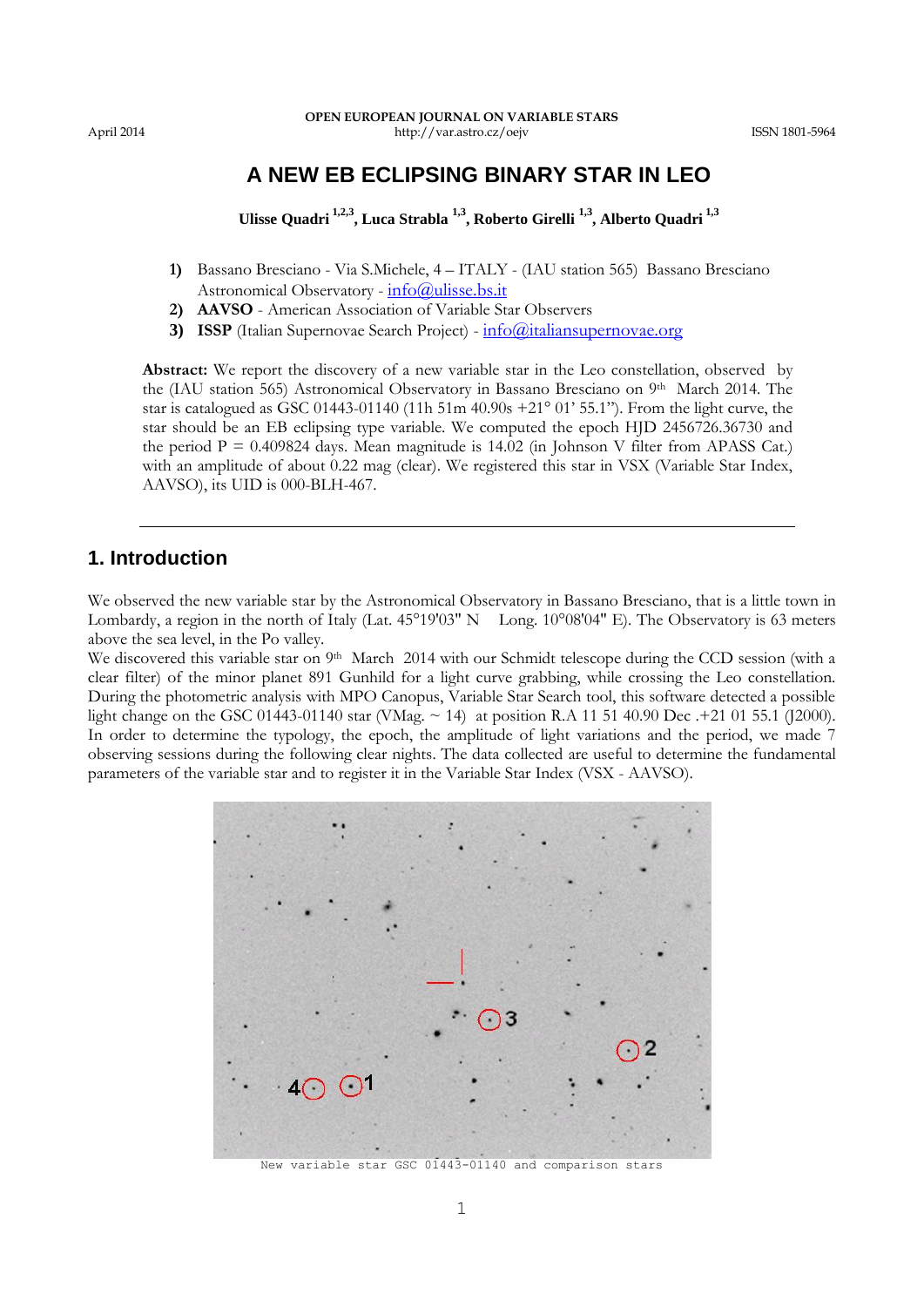## **2. Instrumentation and methodology**

All observations were obtained using a 320/400/1000mm Schmidt telescope of (IAU station 565) Bassano Bresciano Observatory, equipped with Starlight Xpress MX916 CCD camera, with a sensor area of 752 x 580 pixels (Pixel size: 11.6 x 11.2uM). This configuration results in a FOV (field of view) of 30' x 22' (2.4 x 2.3  $\arcsec/pix$ ). We configured the camera in a 2x2 binning mode with angular resolution of 4.8 x 4.6 arcsec/pix. We used Polypus software release 1.9 (Bassano Bresciano Observatory, 2013) to control the robotic

observations. We took exposures when the target's altitude was more than 30°, unfiltered, unguided with 120s exposure times. Raw images were processed with flat field and dark frames. MPO Canopus ver. 10.4.0.20 (Bdw Publishing, 2010) was used to perform differential photometry on the reduced images; Peranso software ver.2.51 (CBA Belgium Observatory) was used to determine the epoch and the amplitude.

Seven unfiltered sessions were taken in total, with 120 second of exposure, for every available night time. All sessions were measured using the same 4 comparison stars. The comparison stars were chosen as the most appropriate ones in the field according to their photometric indices (see Table 3).

|  | Tab 1. Summary of the observations:                                            |
|--|--------------------------------------------------------------------------------|
|  | Session, Date of sessions, number of images/session, Time span, exposure times |
|  |                                                                                |

| Session        | Date of the            |              |              |                |
|----------------|------------------------|--------------|--------------|----------------|
| number         | observations           | N. of images | Time span    | exp. time sec. |
| S1             | March 09 <sup>th</sup> | 68 points    | $2:20$ hours | 120            |
| S <sub>2</sub> | March 10 <sup>th</sup> | 53 points    | $1:00$ hours | 120            |
| S <sub>3</sub> | Match 11 <sup>th</sup> | 178 points   | $6:50$ hours | 120            |
| S <sub>4</sub> | March 12 <sup>th</sup> | 141 points   | $5:40$ hours | 120            |
| S5             | March 19 <sup>th</sup> | 99 points    | $4:40$ hours | 120            |
| S6             | March 20 <sup>th</sup> | 45 points    | $2:10$ hours | 120            |
| S <sub>7</sub> | March 24 <sup>th</sup> | 96 points    | $3:30$ hours | 120            |

### **Tab 2. Cross identification of variable star**

**GSC 01443-01140** = UCAC4 556-050656 = 2MASS J11514091+2101550 = USNO-B1.0 1110-0204664

## **Tab 3. Variable and Comparing stars**

|  |  |  | Session, UCAC4 name, RA(J2000)Dec, UCAC4(APASS)VMaq, Colour indexes |  |
|--|--|--|---------------------------------------------------------------------|--|
|--|--|--|---------------------------------------------------------------------|--|

| Num            | UCAC4      | RA J2000    | DE J2000   | UCAC4 VMaq | $B-V$ | $V-R$ | $R-I$ |
|----------------|------------|-------------|------------|------------|-------|-------|-------|
| Var            | 556-050656 | 177.9204250 | 21.0319781 | 14.02      | 1.02  | 0.26  | 0.30  |
| C1             | 555-049617 | 178.0374612 | 20.9289314 | 13.24      | 0.67  | 0.18  | 0.20  |
| C <sub>2</sub> | 555-049593 | 177.7474621 | 20.9642984 | 14.10      | 0.62  | 0.17  | 0.17  |
| C3             | 555-049602 | 177.8925000 | 20.9948389 | 14.47      | 0.63  | 0.18  | 0.14  |
| C <sub>4</sub> | 555-049619 | 178.0763242 | 20.9266737 | 14.59      | 0.66  | 0.19  | 0.11  |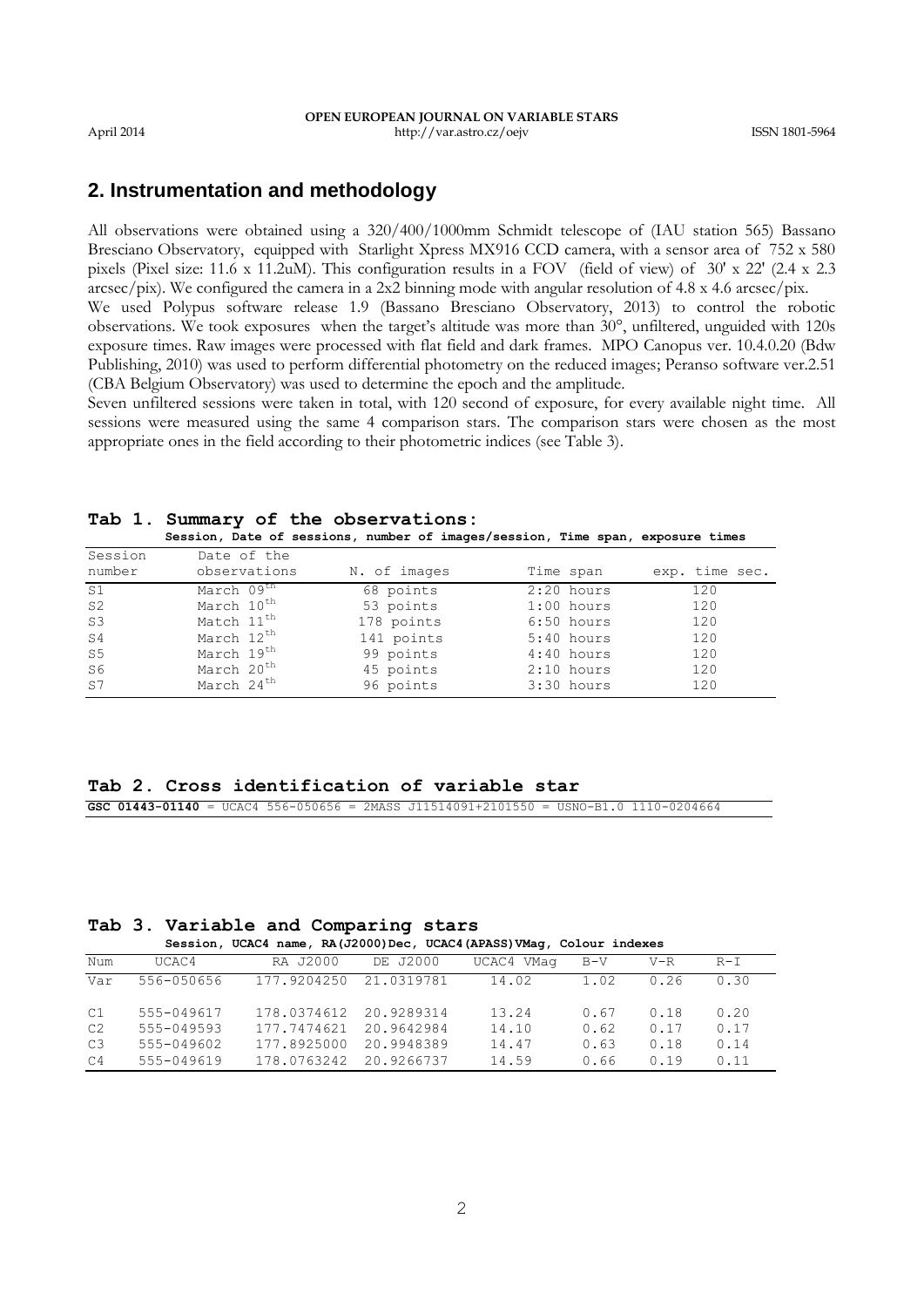### **OPEN EUROPEAN JOURNAL ON VARIABLE STARS** April 2014 http://var.astro.cz/oejv ISSN 1801-5964

# **3. Period analysis**

We used the software Peranso 2.51 to determinate the approximate values. The period has been determined from periodogram analysis using the ANOVA algorithm (Schwarzenberg - Czerny, 1996) implemented in Peranso 2.51.

The periodogram is shown on the following figure:



The following phase plot, shows 0.4097 days period and clear amplitude of 0.22 Mag. We have used the polynomial fit algorithm of fourth degree implemented in Peranso 2.51 to estimate the magnitudes (see table 6).

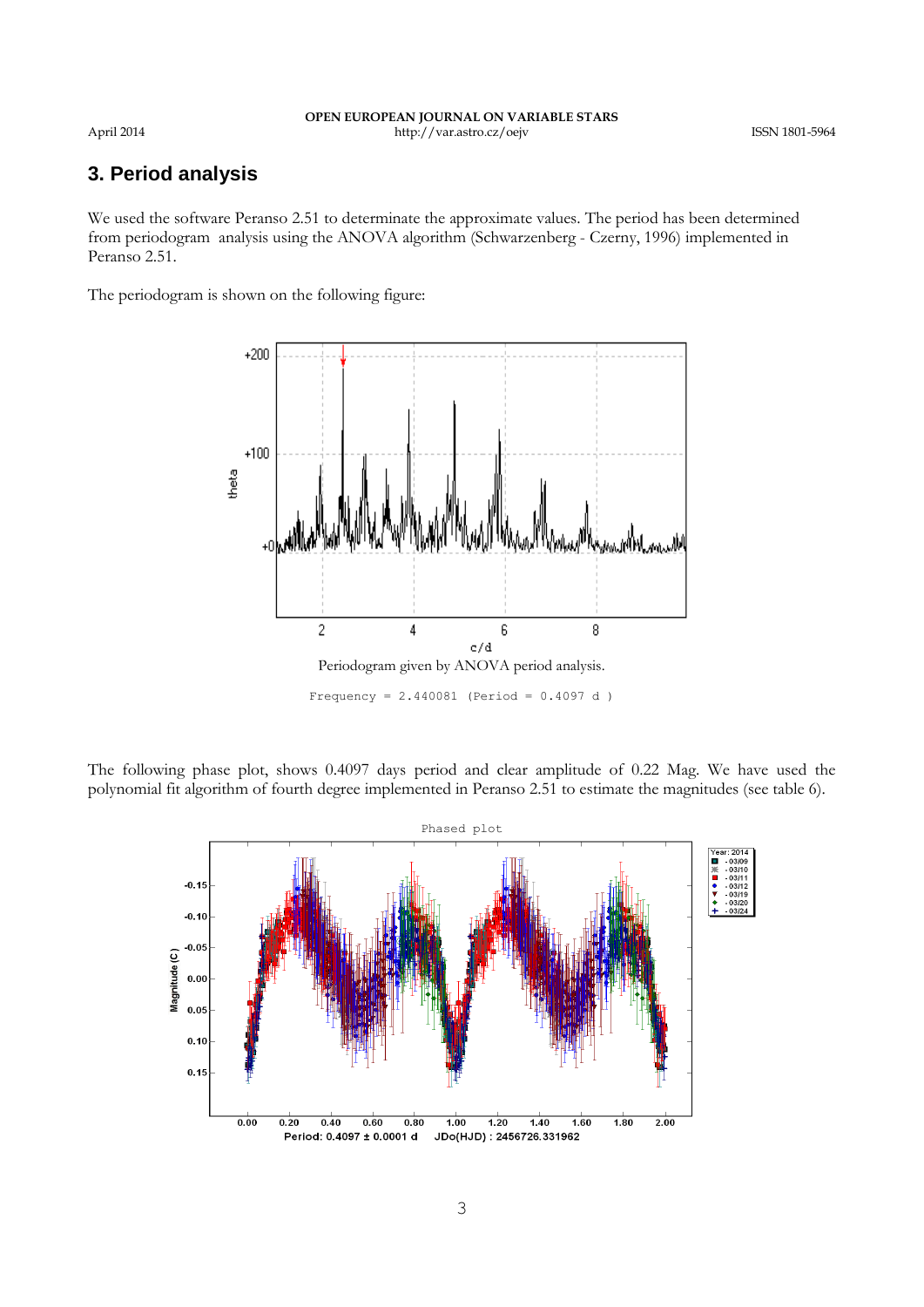## **Catalina (CRTS) data merging**

We searched on CRTS web site ( <http://nesssi.cacr.caltech.edu/DataRelease/>) to check if light changing was detecting by this automatic survey.

We have done a search on the coordinates R.A 11 51 40.76 Dec .+21 01 56.0 with radius 0.5 arcsec. Object was found with Catalina  $ID = 1121060027535$ . This data was available:



CRTS data of variable star

Searching of the period, the result was this:

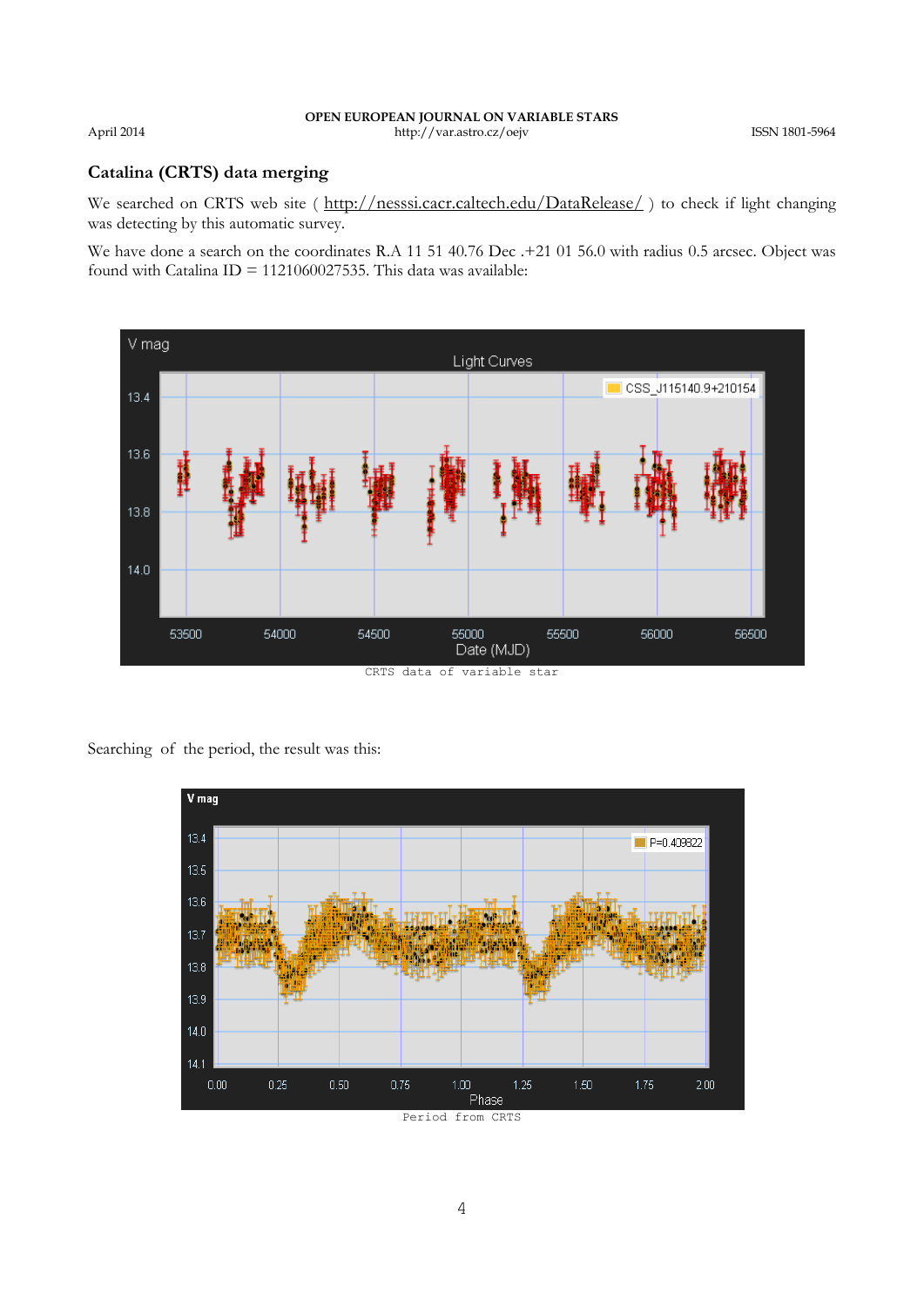CRTS Period is 0.409822 days, very close to our solution (difference is round about 10 seconds of time). CRTS data are from 09/04/2005 to 19/06/2013.

CRTS data are worse than ours in magnitude noise, but the long time span would be helpful for a better estimation of the orbital period . Combining the CRTS with our data, the resulting period is **0.409824** +/- 0.000001 days.



## **Combined light curves from CRTS and Bassano Bresciano Obs.**





**Light curve from Bassano Bresciano with period of 0.409824 day.**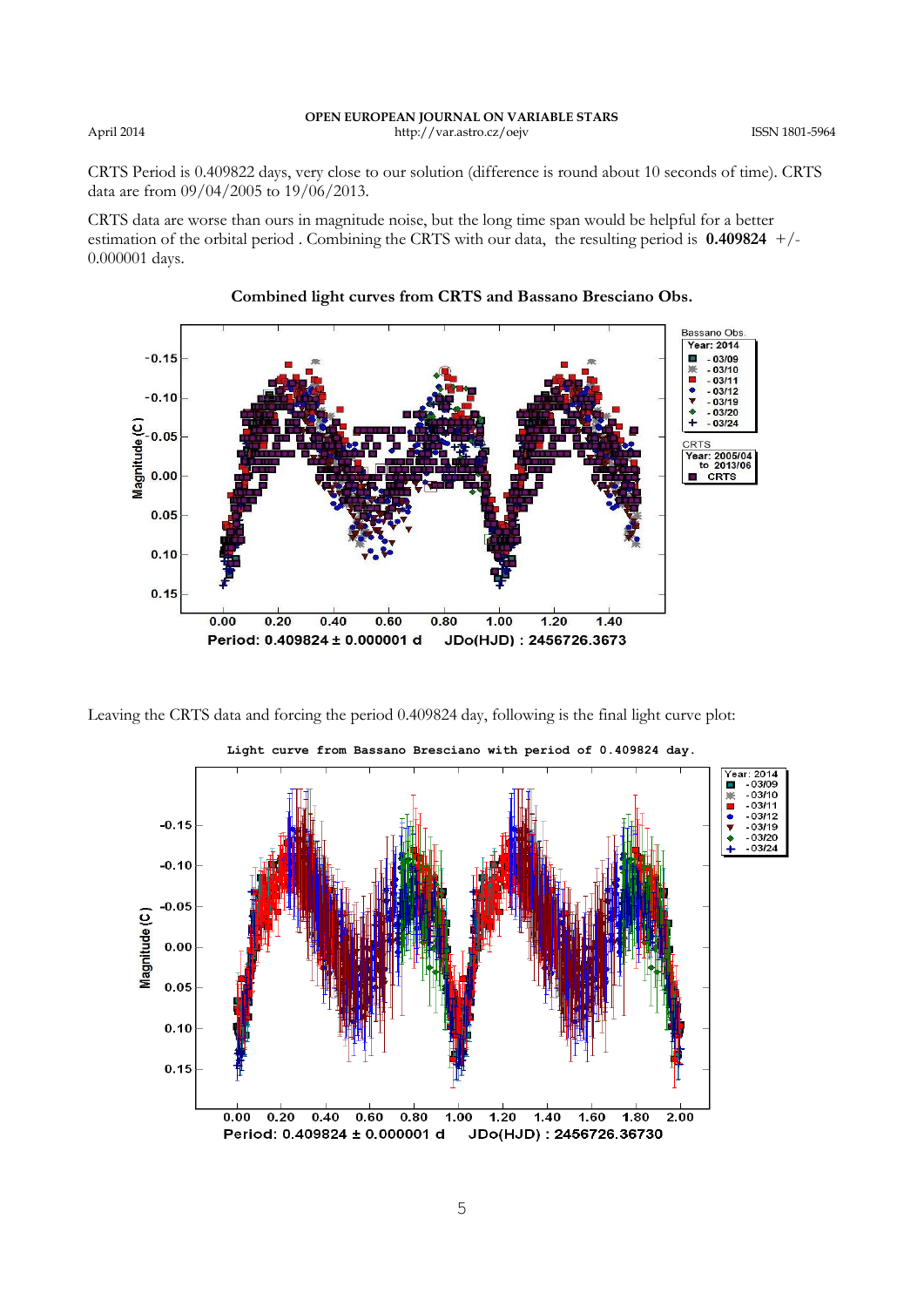### **OPEN EUROPEAN JOURNAL ON VARIABLE STARS** April 2014 http://var.astro.cz/oejv ISSN 1801-5964

# **4. Epoch**

Using Peranso software (through a polynomial fitting routine of order 3), we were able to compute the primary minimum epoch as HJD 2456726.36730 +/- 0.0032 and the secondary minimum epoch as HJD 2456726.5752  $+/- 0.0097$  (see Table 6 for details).

3 primary minima (I) and 2 secondary minima (II) were observed during March 2012 . First primary minimum is marked as initial epoch (see table 5) .

| EPOCH(HJD)    | Error   | Type | Filter |
|---------------|---------|------|--------|
| 2456726.36730 | 0.00334 |      | Clear  |
| 2456728.41395 | 0.00458 |      | Clear  |
| 2456729.46339 | 0.01076 | Н    | Clear  |
| 2456736.42029 | 0.00970 | H    | Clear  |
| 2456741.53113 | 0.00313 |      | Clear  |

**Tab 5. Timing and type of minima**

Due to long time span, is not possible to determine any minimum in the CRTS data.

# **5. Conclusion**

This star shows a periodic light change with a bimodal curve, where maximums are at least same level and a minimum have a more appreciable difference. Period spectrum analysis doesn't show other possible period than  $P = 0.409824$  days, with amplitude  $A = 0.22$  Mag (Clear). Epoch HJD 2456726.36730. Light curve seems be from a binary eclipse star EB type (see table 6).

|  |  |  | Tab 6. Main characteristics of discovered star |  |  |  |
|--|--|--|------------------------------------------------|--|--|--|
|--|--|--|------------------------------------------------|--|--|--|

|                 |      | Period                     | Iitial epoch                  | Mean           |         | Amplitudes |         |
|-----------------|------|----------------------------|-------------------------------|----------------|---------|------------|---------|
| Name            | Type | (d)                        | (HJD)                         | Johnson V Mag. |         | Mag(Clear) |         |
|                 |      |                            |                               |                | Max     | Min I      | Min II  |
| GSC 01443-01140 | EВ   | 0.409824<br>$+/- 0.000001$ | 2456726.36730<br>$+/- 0.0032$ | 14.02          | $-0.09$ | $+0.13$    | $+0.07$ |